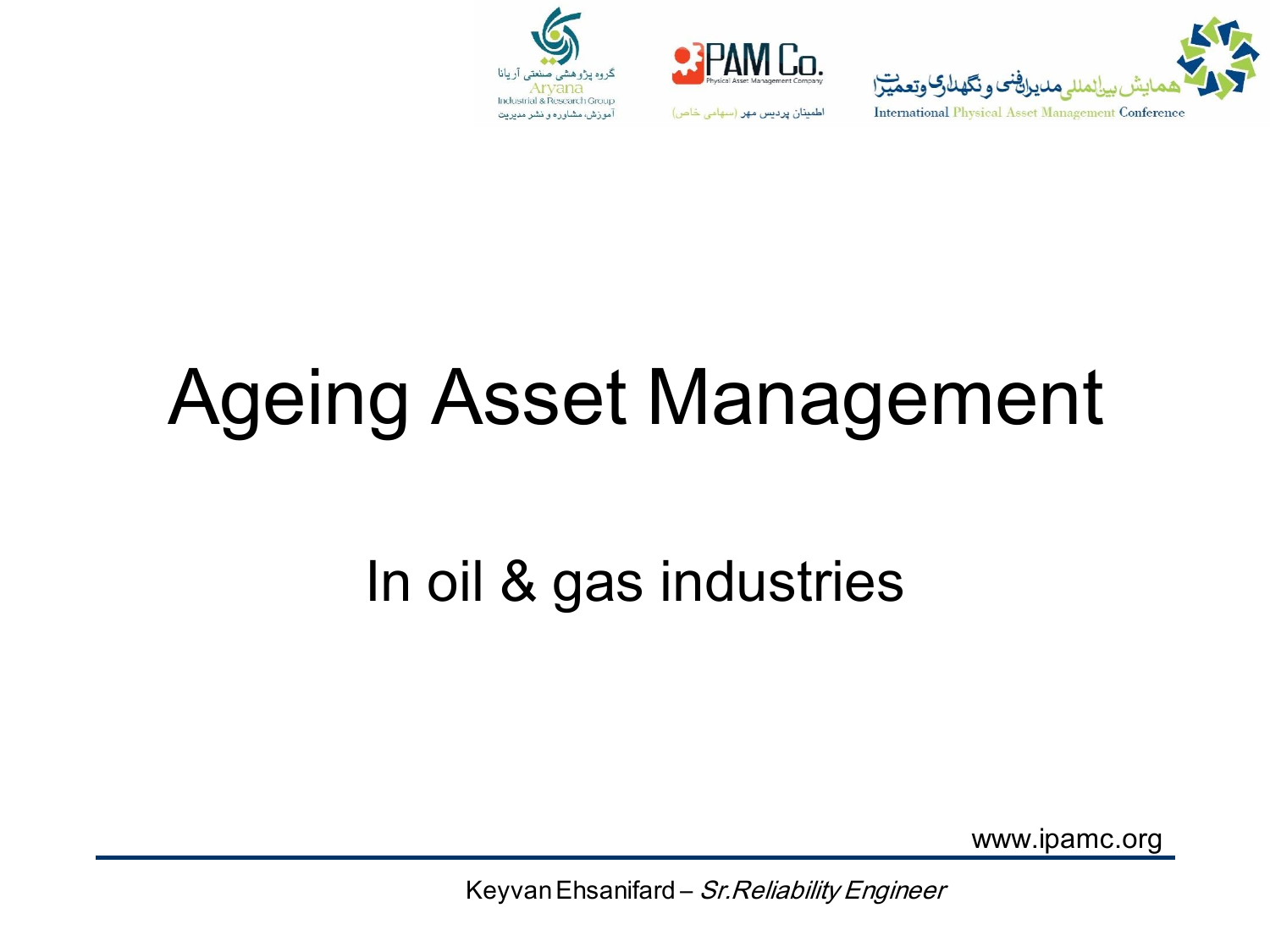







- ▶ Ageing...why is it important?
- ▶ Let's frame it
- ▶ Challenge
- ▶ Solution
- ▶ Tips
- ▶ Wrap-up

www.ipamc.org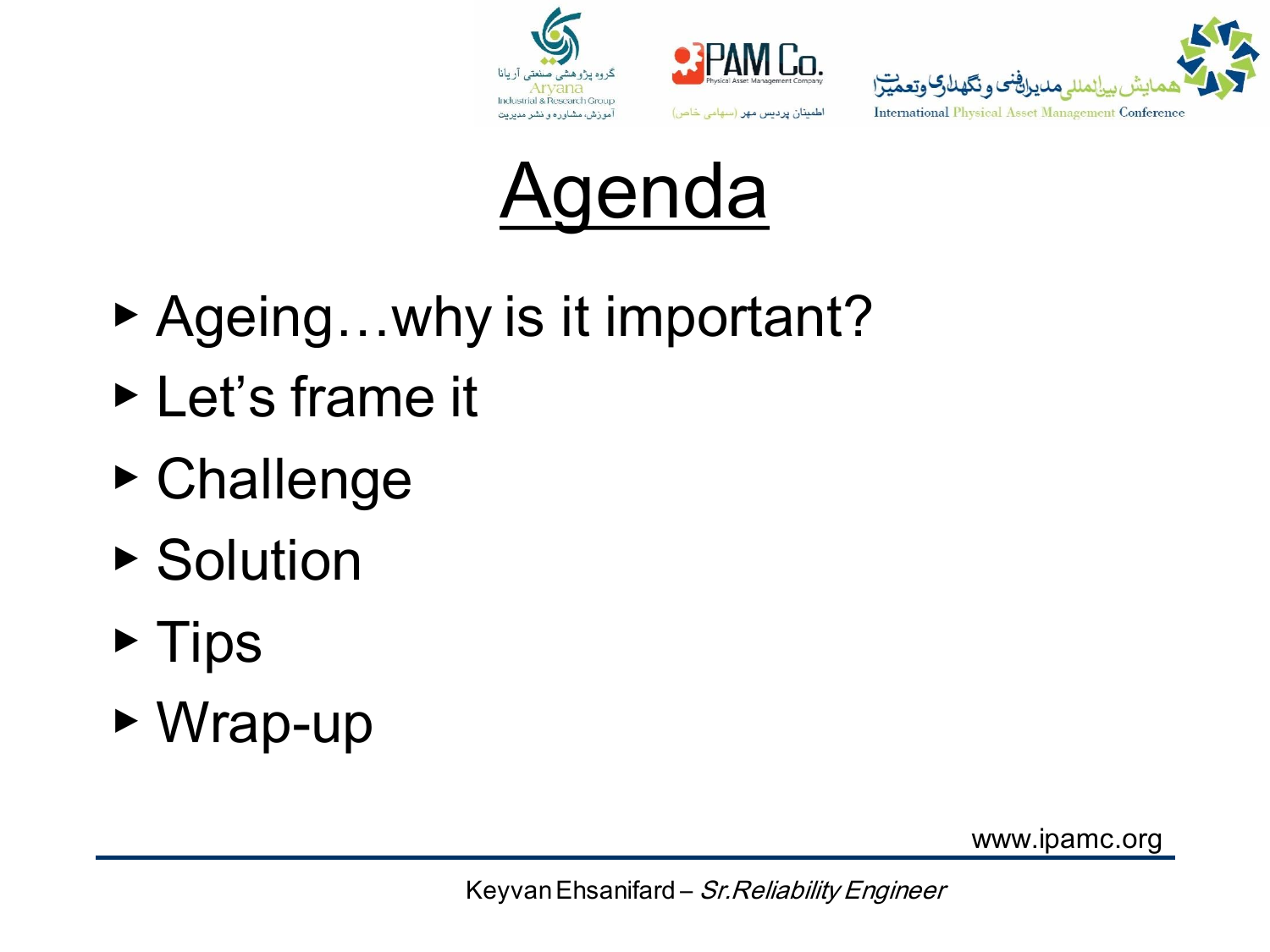







Not Chronological!

Changing conditions over time

Functionality; Availability; Reliability; Safety; Product market value

www.ipamc.org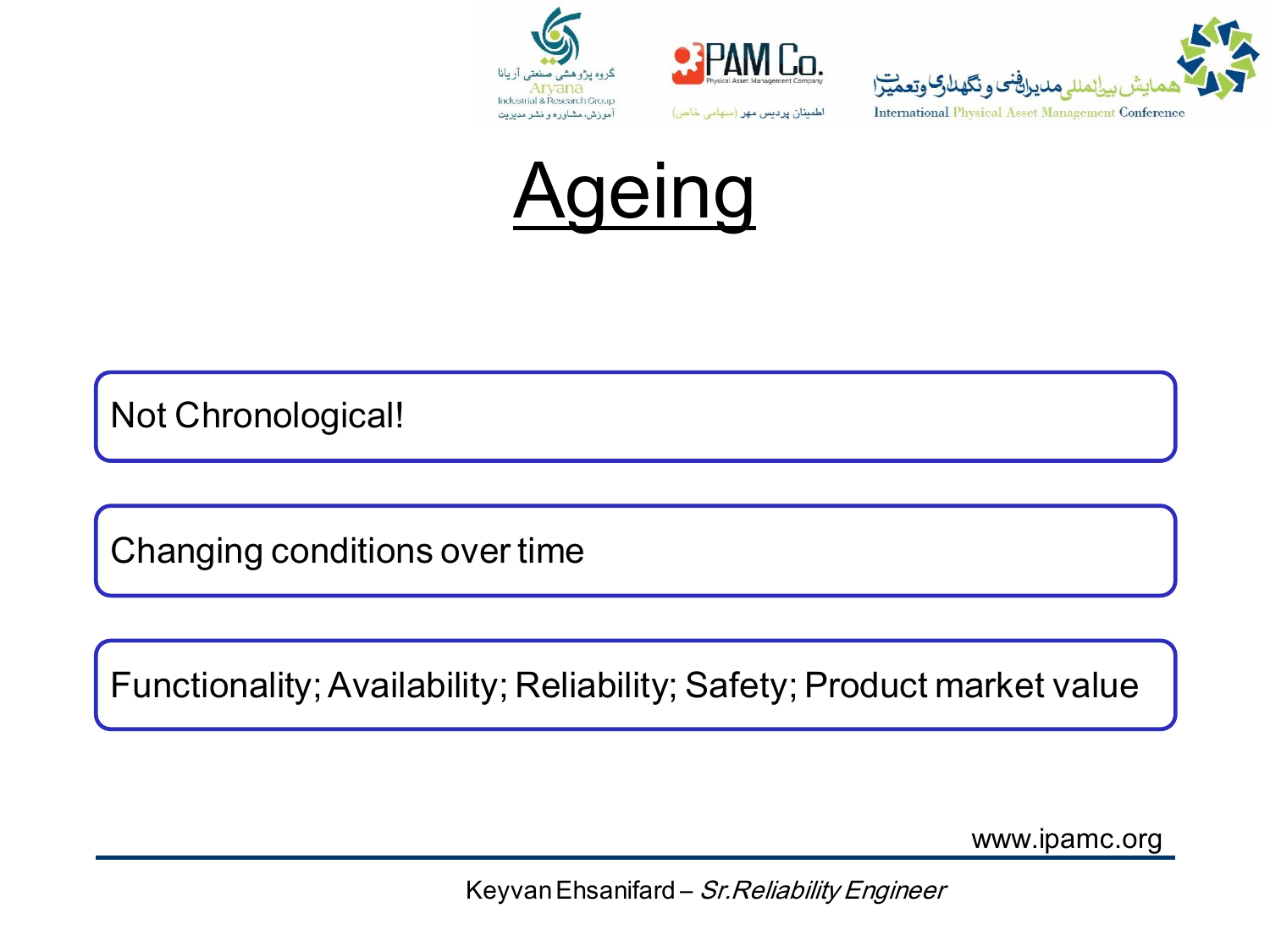





# Ageing is every where!



www.ipamc.org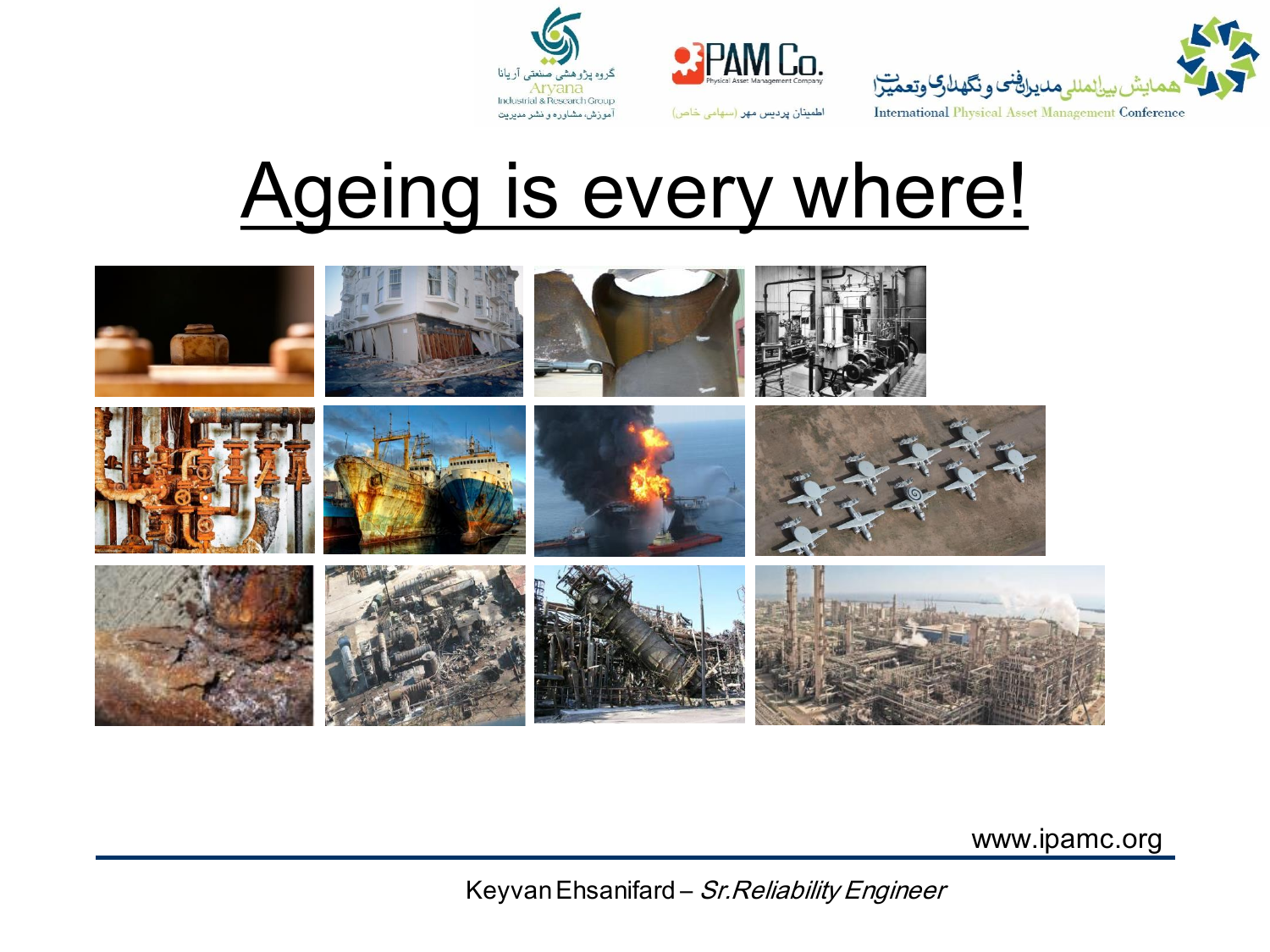





# Why is it important?

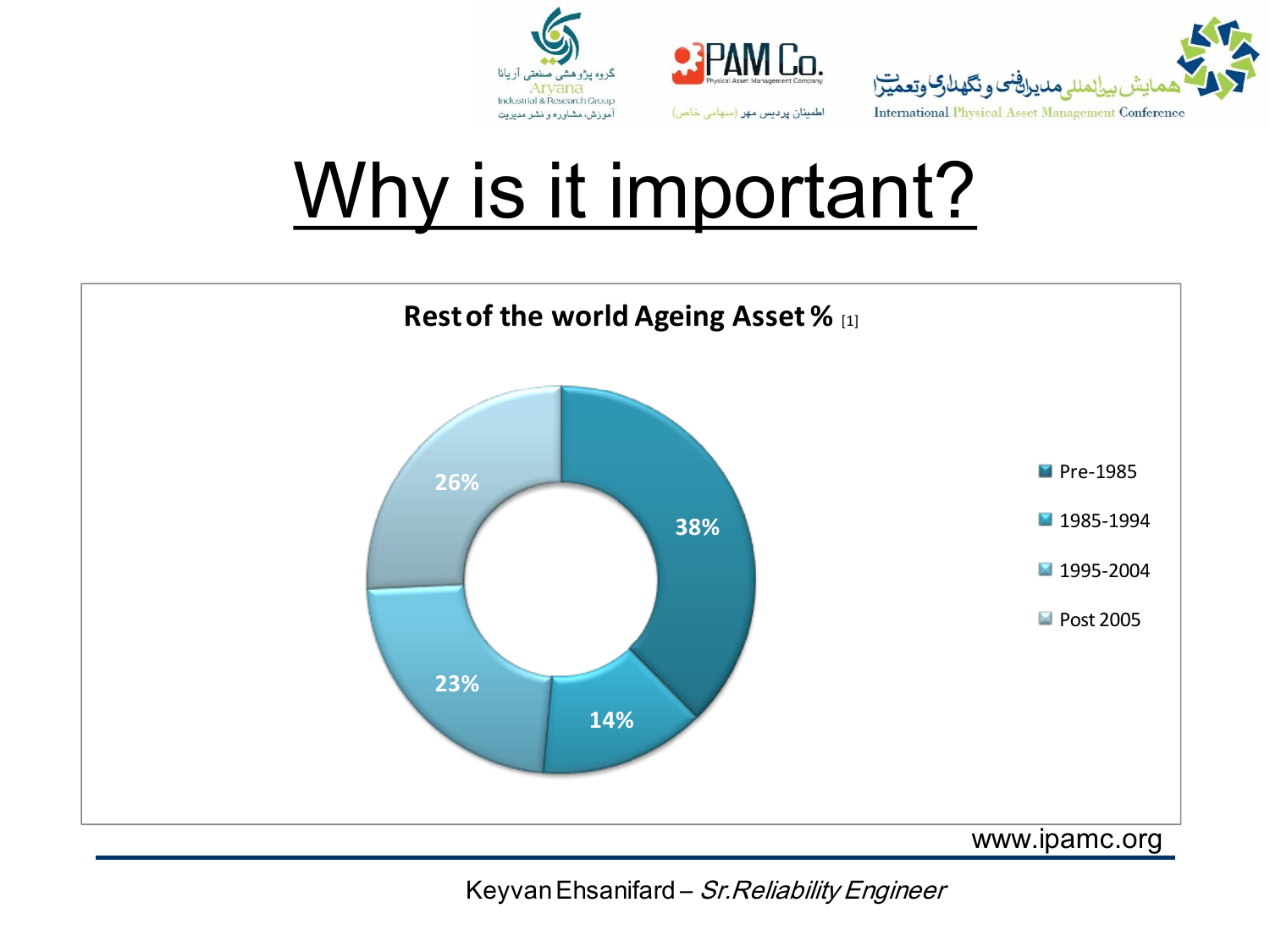





# Why is it important?

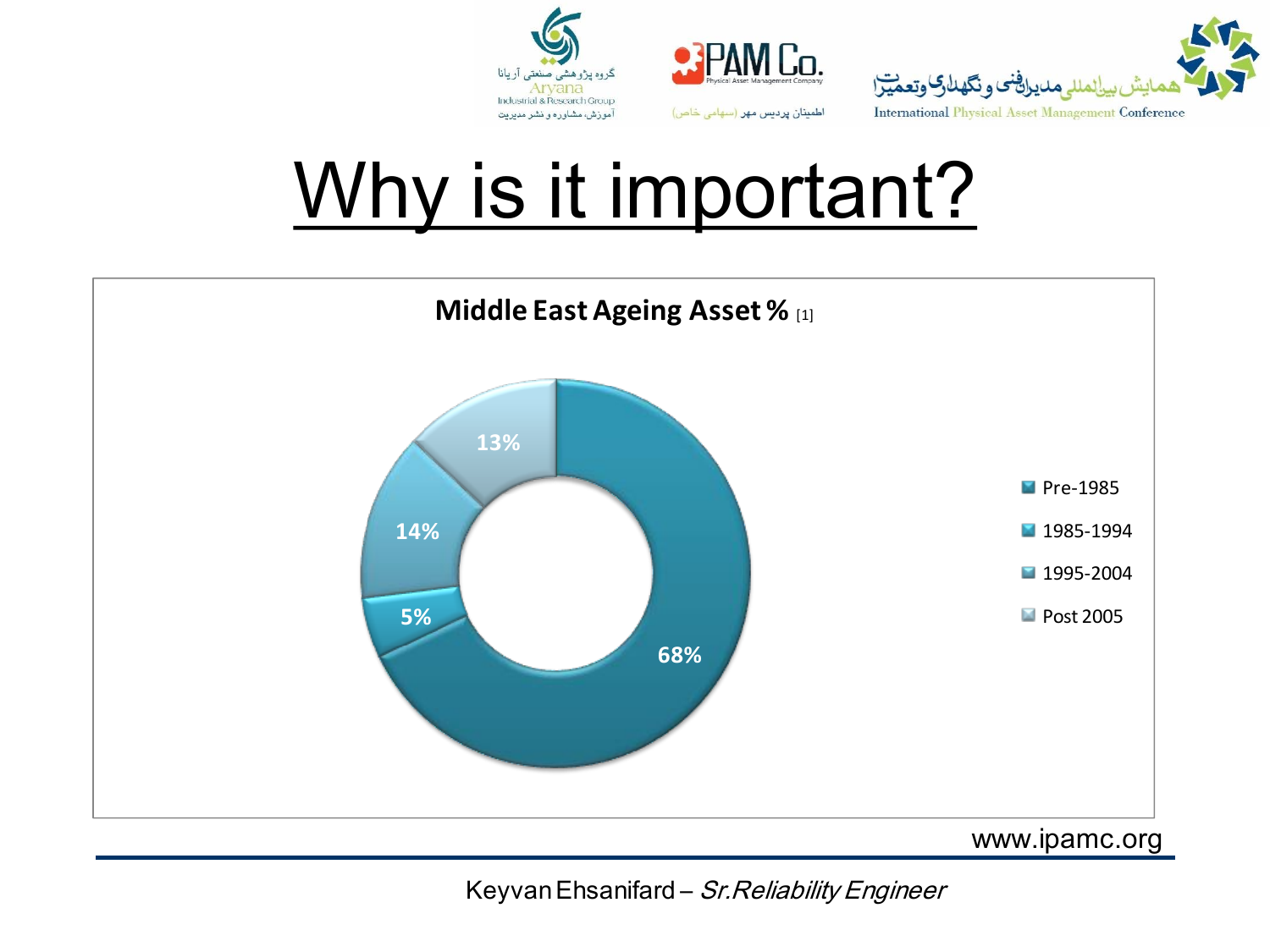![](_page_6_Picture_0.jpeg)

![](_page_6_Picture_1.jpeg)

![](_page_6_Picture_2.jpeg)

# Why is it important?

![](_page_6_Figure_4.jpeg)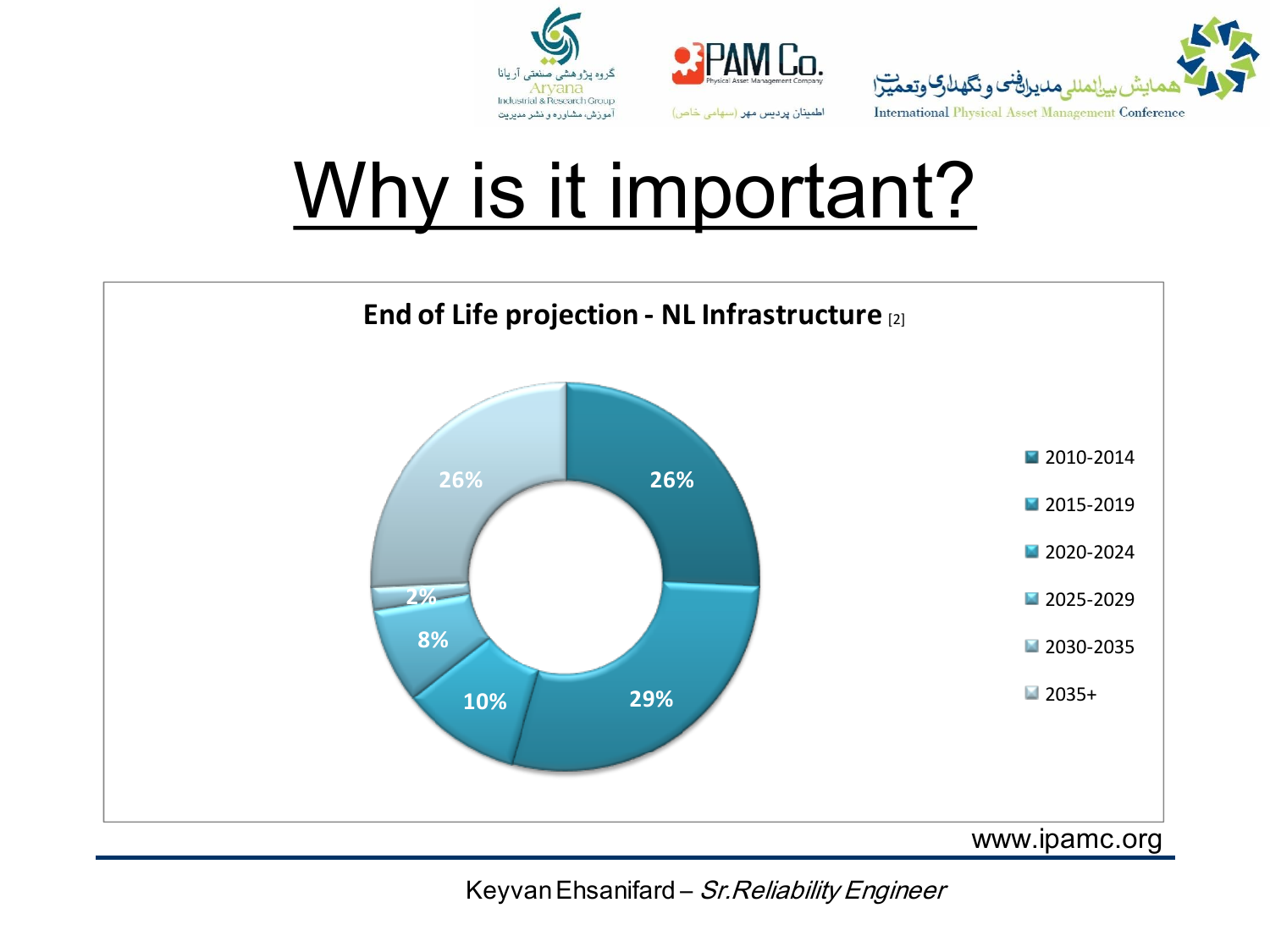![](_page_7_Picture_0.jpeg)

![](_page_7_Picture_1.jpeg)

![](_page_7_Picture_2.jpeg)

### Let's frame it

![](_page_7_Figure_4.jpeg)

www.ipamc.org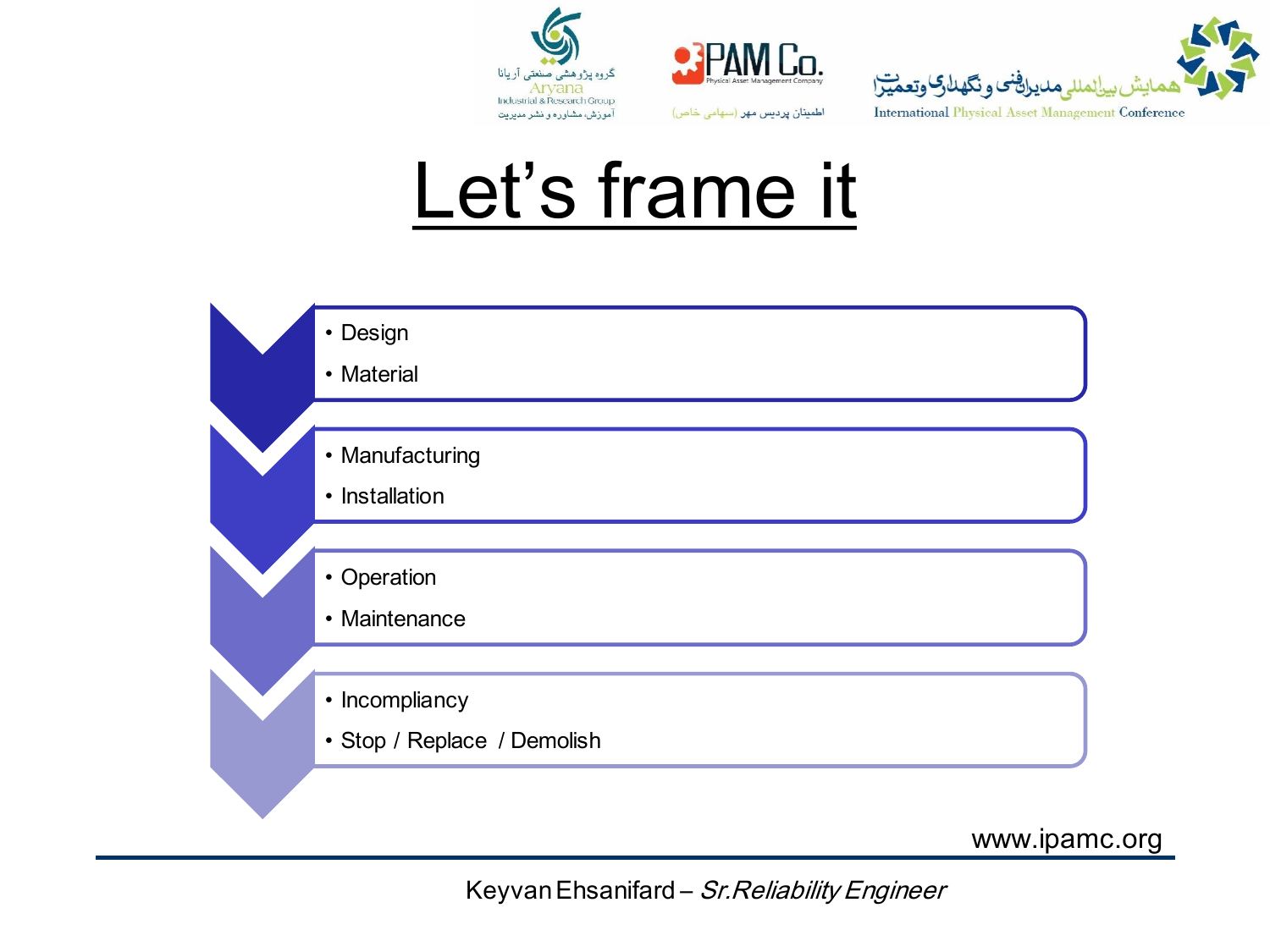![](_page_8_Picture_0.jpeg)

![](_page_8_Picture_1.jpeg)

![](_page_8_Picture_2.jpeg)

# **Challenge**

![](_page_8_Picture_4.jpeg)

"Should I get you a shopping cart?"

www.ipamc.org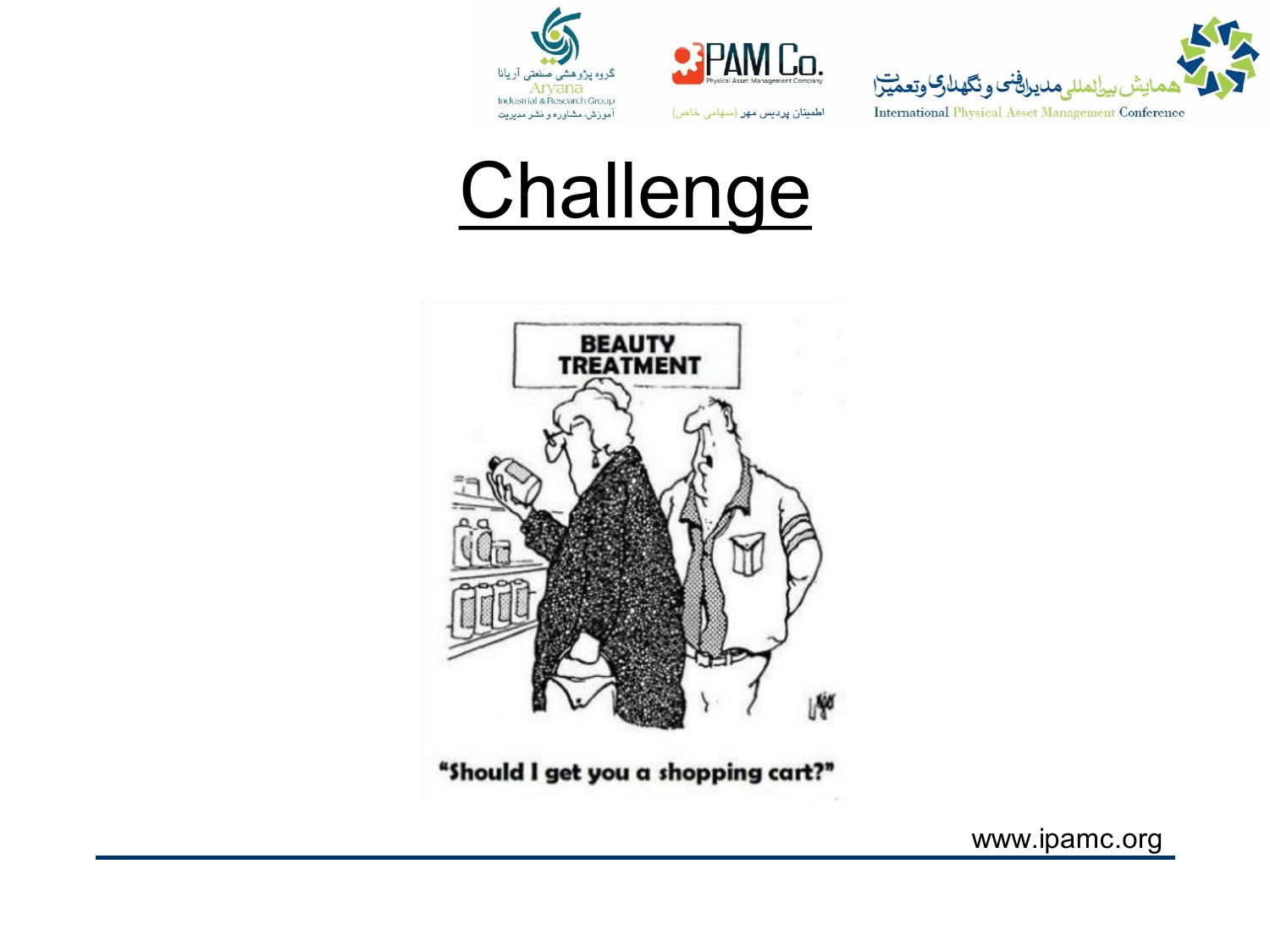![](_page_9_Picture_0.jpeg)

![](_page_9_Picture_1.jpeg)

![](_page_9_Picture_2.jpeg)

# **Challenge**

![](_page_9_Figure_4.jpeg)

www.ipamc.org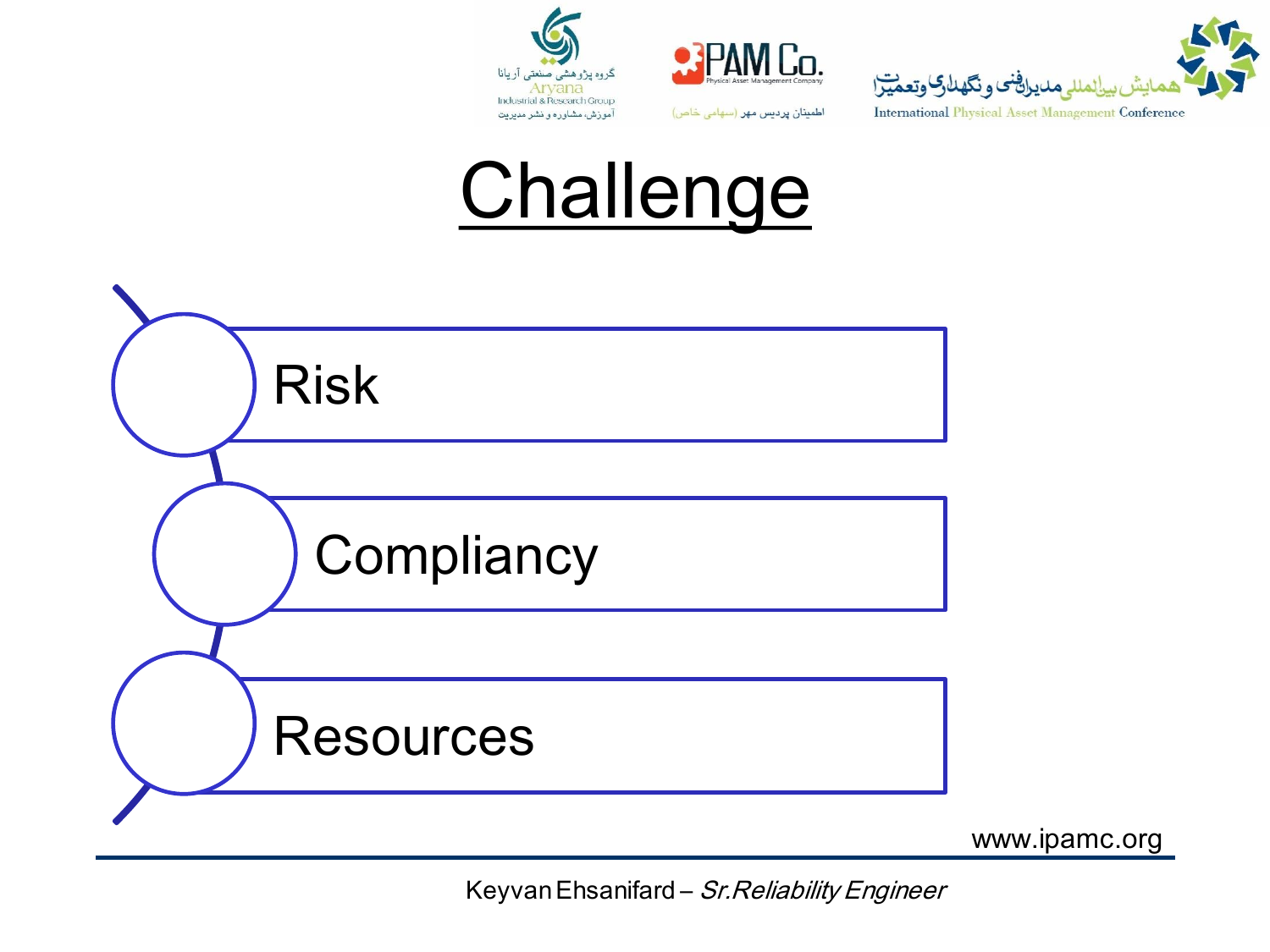![](_page_10_Picture_0.jpeg)

![](_page_10_Picture_1.jpeg)

![](_page_10_Picture_2.jpeg)

## **Solution**

![](_page_10_Picture_4.jpeg)

www.ipamc.org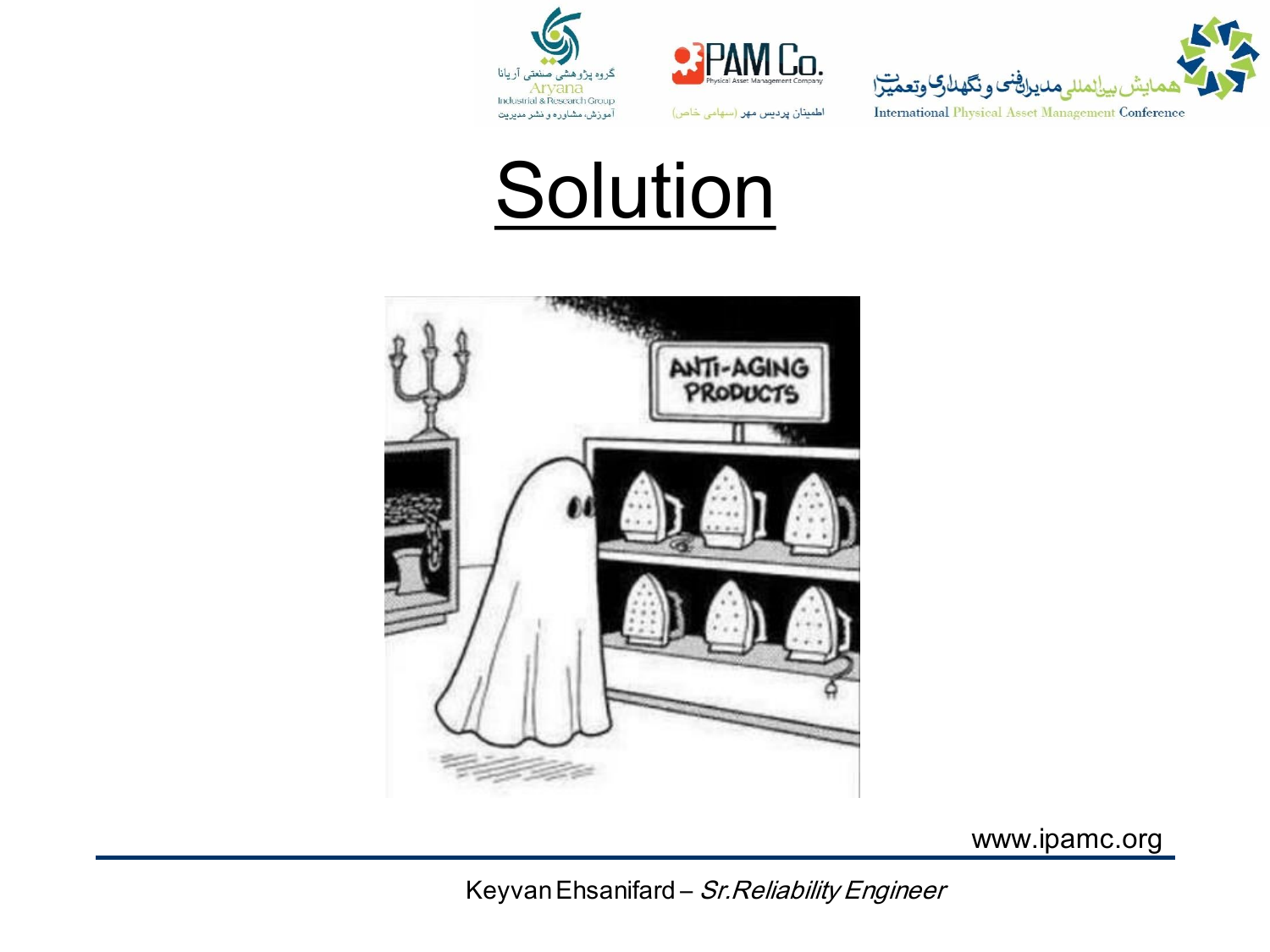![](_page_11_Picture_0.jpeg)

![](_page_11_Picture_1.jpeg)

![](_page_11_Figure_2.jpeg)

![](_page_11_Figure_3.jpeg)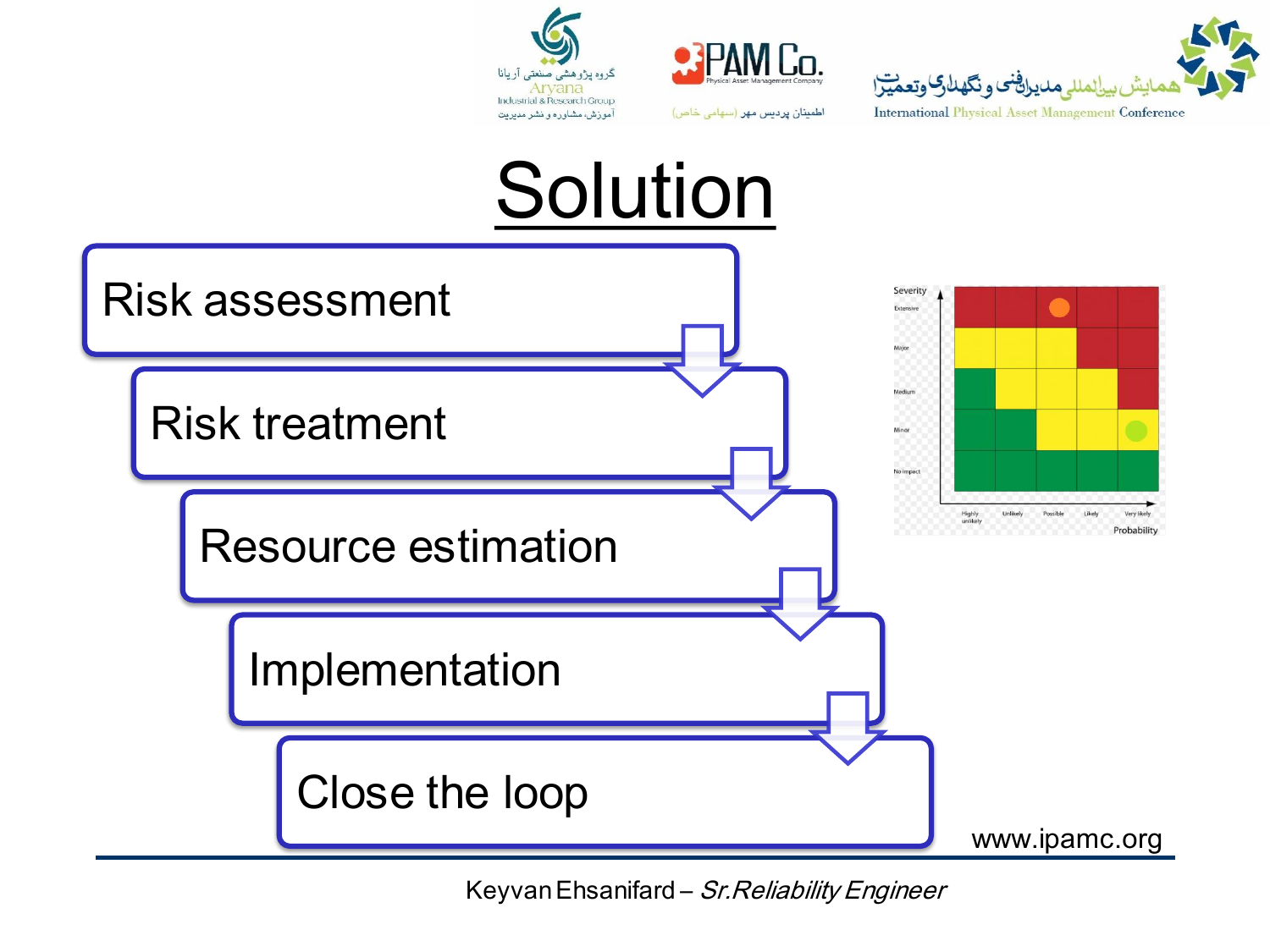![](_page_12_Picture_0.jpeg)

![](_page_12_Picture_1.jpeg)

اطمینان پردیس مهر (سهامی خاص)

![](_page_12_Picture_2.jpeg)

![](_page_12_Figure_3.jpeg)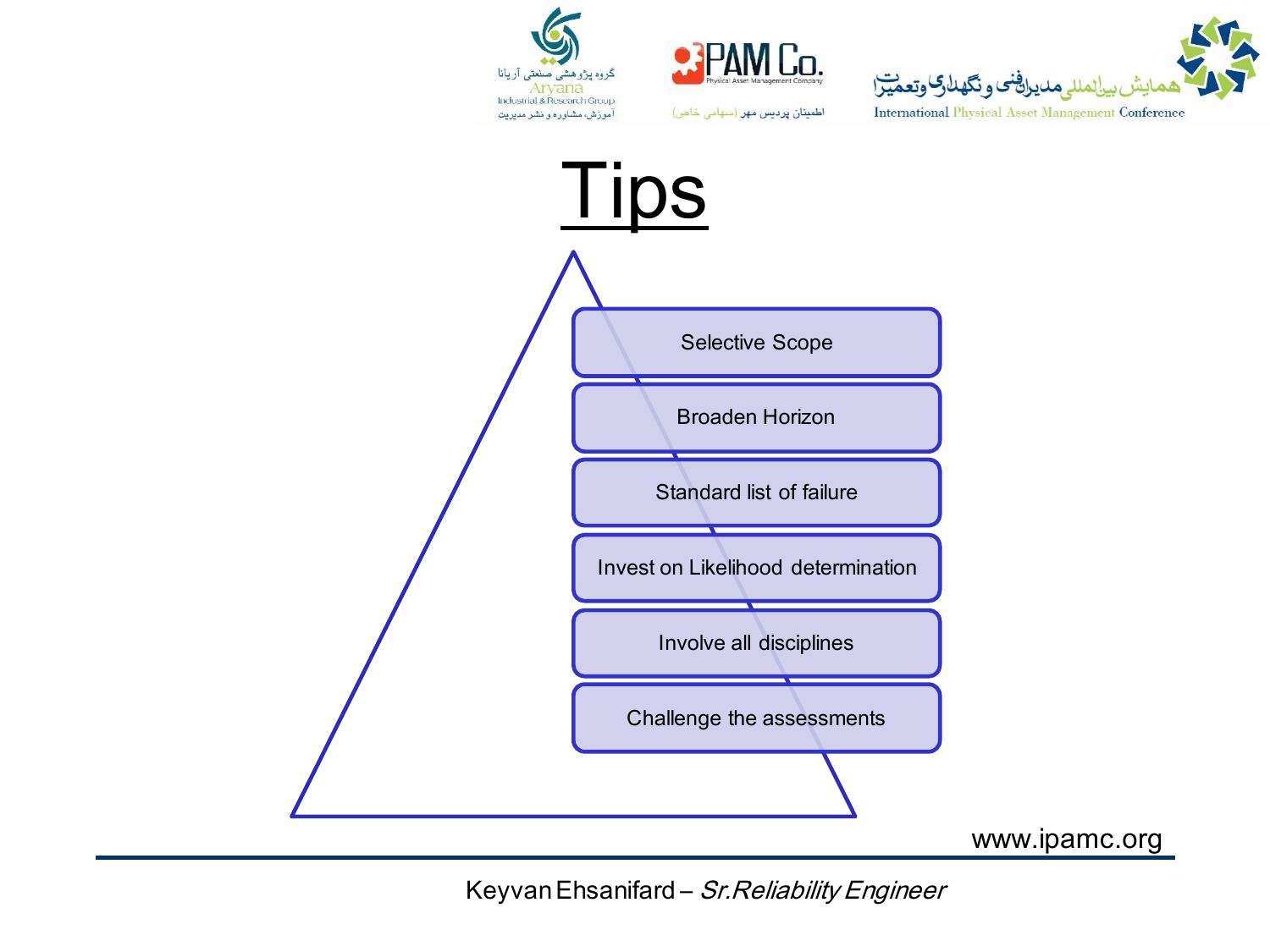![](_page_13_Picture_0.jpeg)

![](_page_13_Picture_1.jpeg)

![](_page_13_Picture_2.jpeg)

# **Strategic Asset Categories**

![](_page_13_Figure_4.jpeg)

KeyvanEhsanifard – Sr.Reliability Engineer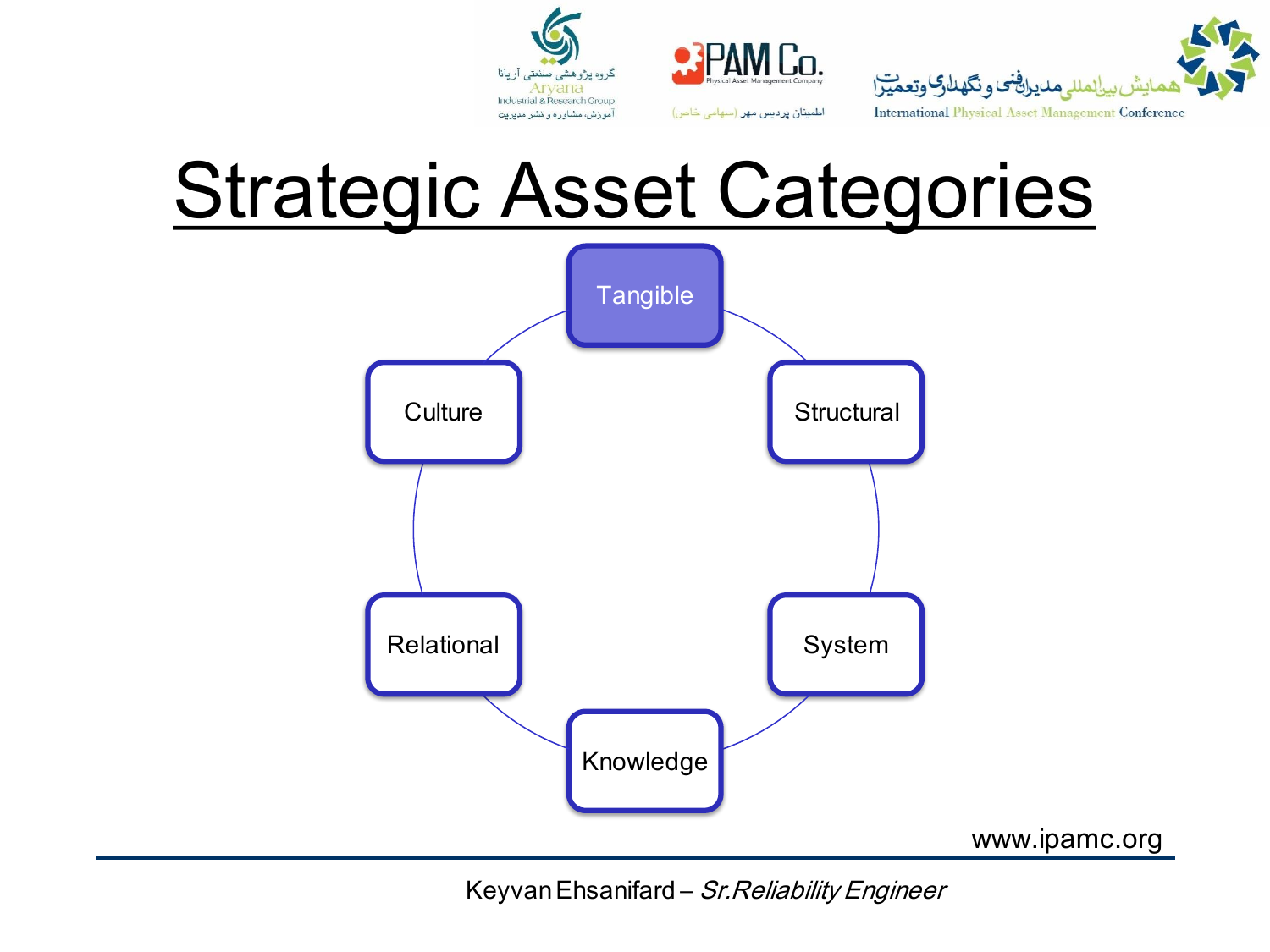![](_page_14_Picture_0.jpeg)

![](_page_14_Picture_1.jpeg)

![](_page_14_Picture_2.jpeg)

![](_page_14_Figure_3.jpeg)

www.ipamc.org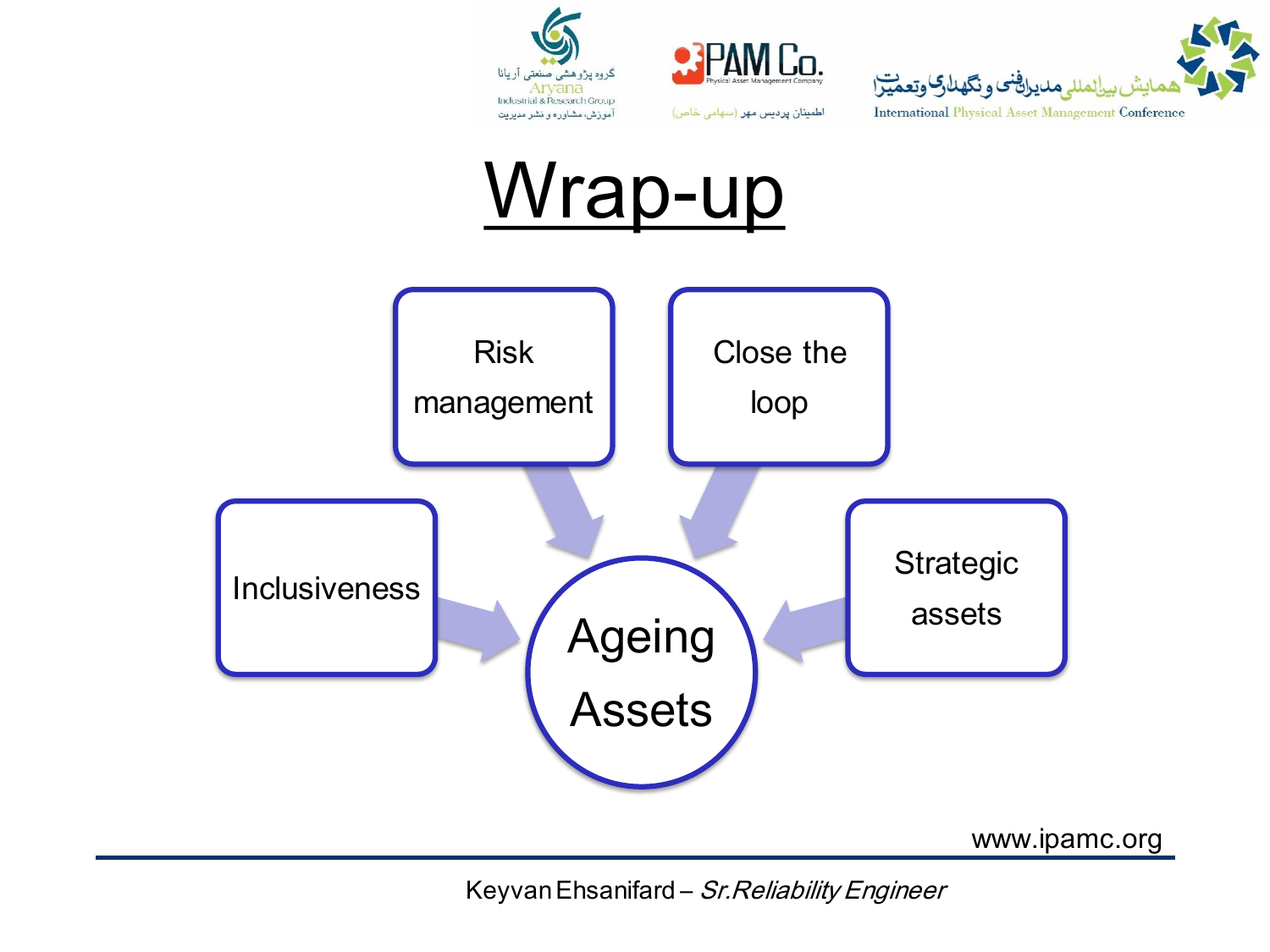![](_page_15_Picture_0.jpeg)

![](_page_15_Picture_1.jpeg)

![](_page_15_Picture_2.jpeg)

# Thank You!

![](_page_15_Picture_4.jpeg)

www.ipamc.org